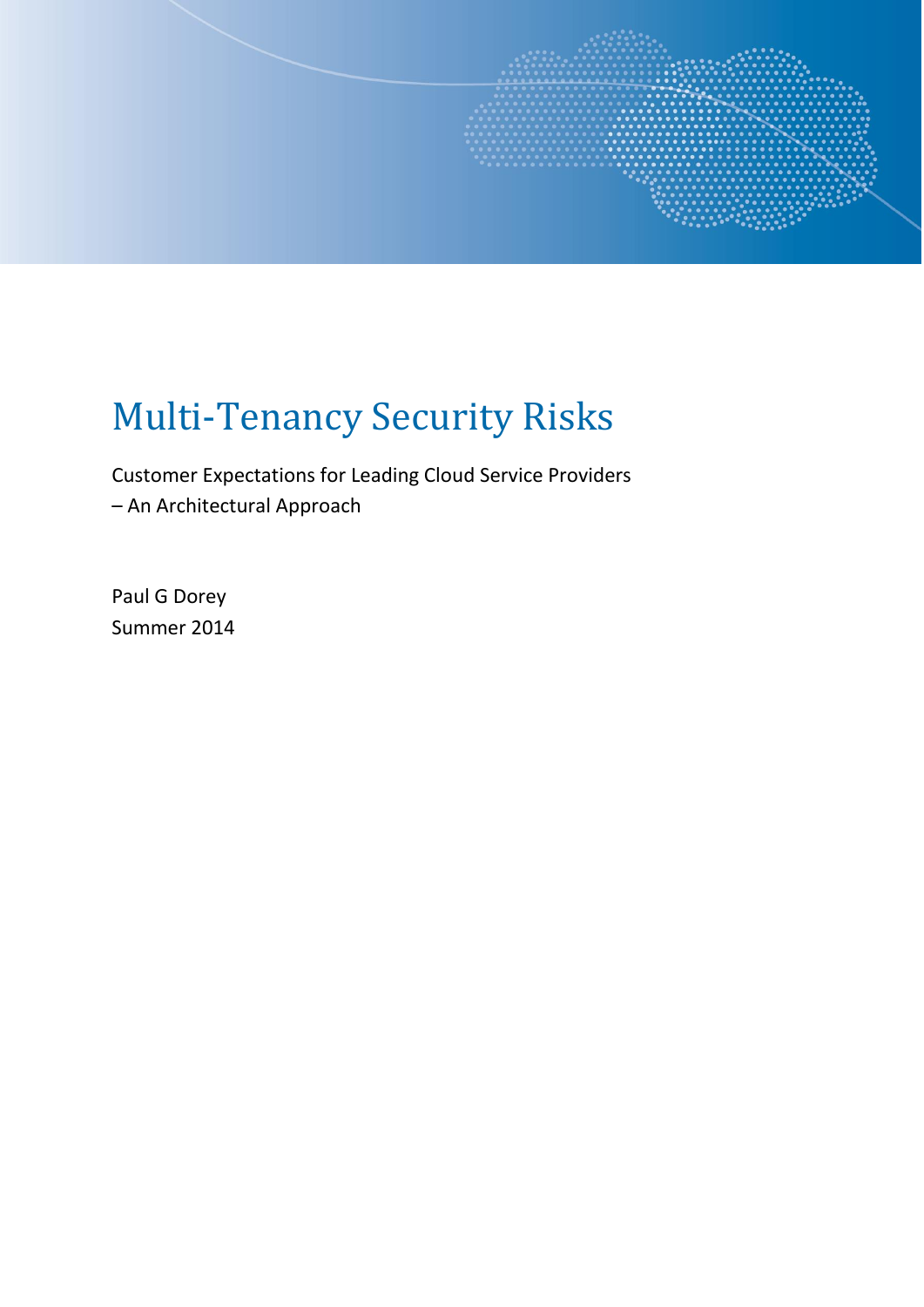# <span id="page-1-0"></span>**Contents**

| Figure 2. Gartner Reference Architecture for Multi-tenancy (Gartner)  4 |  |
|-------------------------------------------------------------------------|--|
|                                                                         |  |
|                                                                         |  |
|                                                                         |  |
|                                                                         |  |
|                                                                         |  |
|                                                                         |  |
|                                                                         |  |
|                                                                         |  |
|                                                                         |  |
|                                                                         |  |
|                                                                         |  |
|                                                                         |  |
|                                                                         |  |
|                                                                         |  |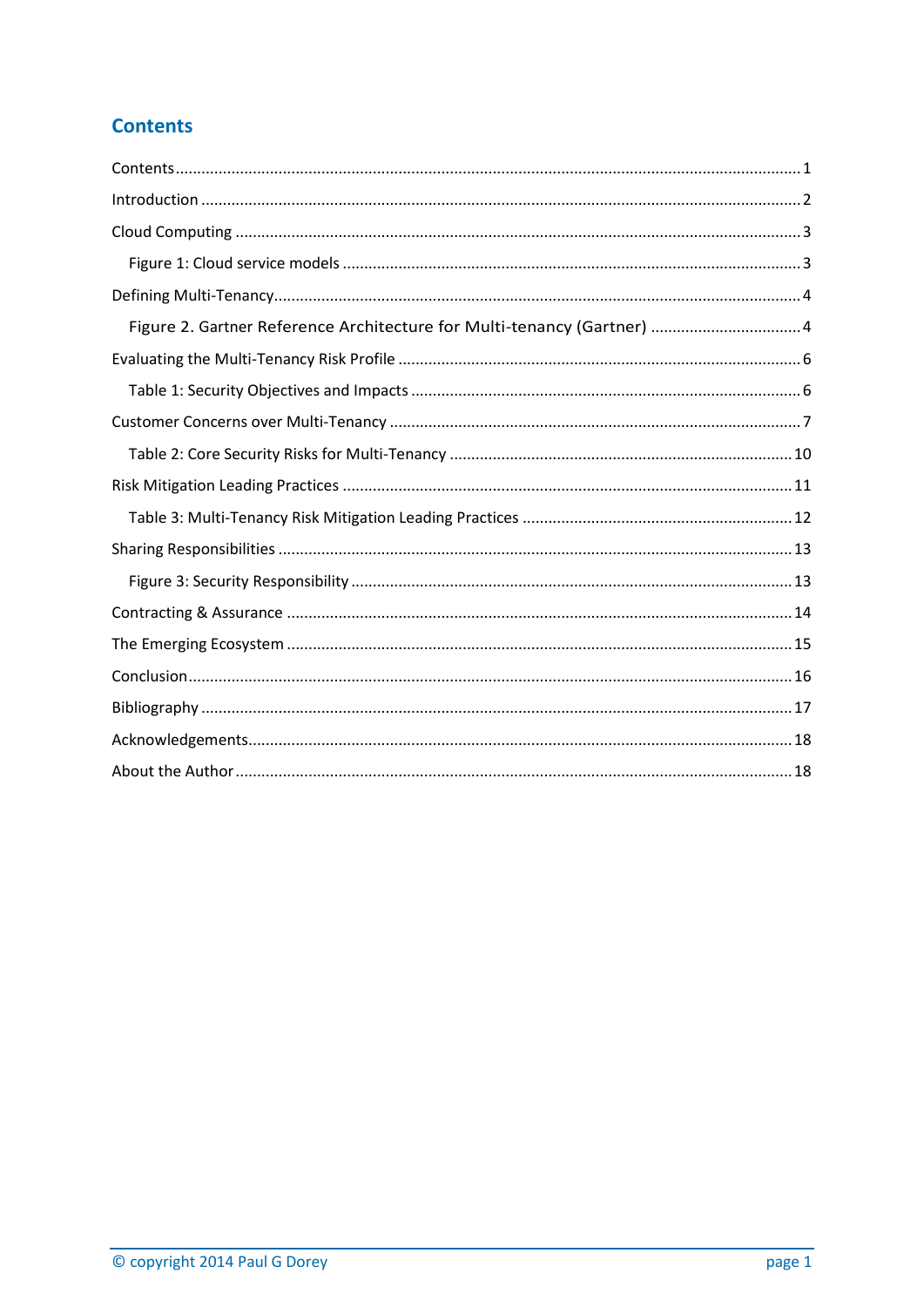#### <span id="page-2-0"></span>**Introduction**

A common question in almost every business and IT function is whether the offerings of cloud service providers (CSPs) are more or less secure than information technology (IT) services that are delivered through internal, on-premise implementations. This is not unlike the very first reactions of IT functions in the 1990's when the idea of using outsourced services was first mooted. Since then we have come to accept that using service providers and outsourcers is a normal way of conducting business, and very few organisations – if any – stand entirely alone.

Cloud services is in many ways an evolution of outsourcing and by analogy many companies are treating the risks and means of control as just another outsourcing exercise. Yet this approach may be flawed, because true CSPs aspire to offer services to many customers that are delivered from a shared platform. The relationship is not 1:1. The 'multi-tenant' nature of the cloud therefore raises many different questions and concerns, especially when it comes to security.

The purpose of this white paper is to explore the risks that concern security practitioners and the security controls that cloud service providers are deploying to address them, particularly in the context of multi-tenancy. The findings are the result of the analysis of views gained from a series of workshops and roundtables held with security practitioners from companies drawn across a range of industry sectors. This has been combined with insights provided by advisory firm consultants with client experience with both cloud service providers and their customers. The end result, according to both the author (Dorey) and many other security practitioners (Forrester), is that multi-tenant cloud systems can be at least as secure as important types of on-premise system and may in some cases be even more secure.

"Despite resource sharing, multitenancy will often improve security. Most current enterprise security models are perimeter- based, making you vulnerable to inside attacks. Multitenant services secure all assets at all times, since those within the main perimeter are all different clients. Leveraging a mix of dedicated resources and metadata map architectures, these services can deliver stronger security."

*Understanding Cloud's Multitenancy, Forrester, March 2012*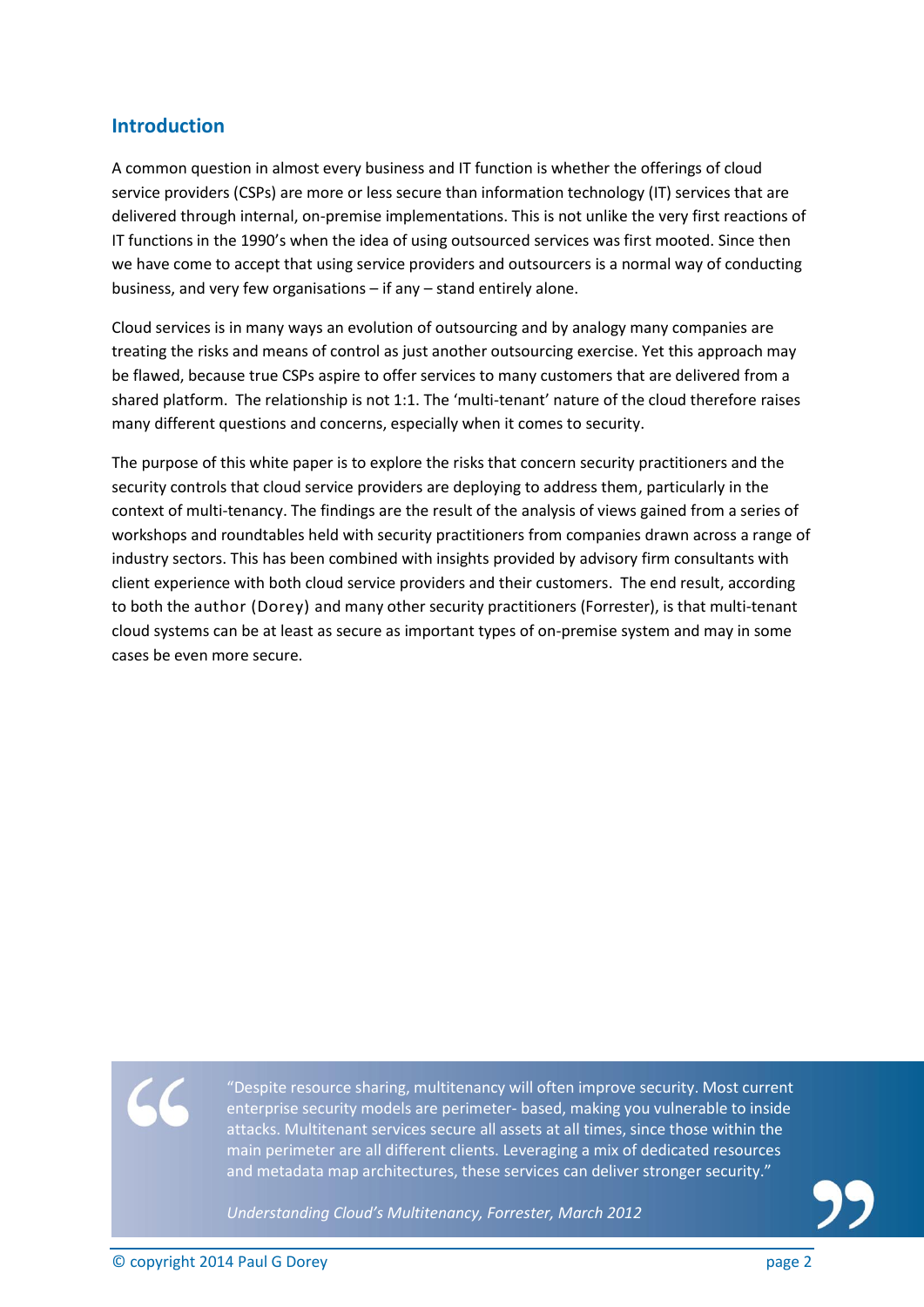# <span id="page-3-0"></span>**Cloud Computing**

Cloud computing is a model for enabling ubiquitous, convenient, on-demand network access to a shared pool of configurable computing resources (e.g., networks, servers, storage, applications, and services) that can be rapidly provisioned and released with minimal management effort or service provider interaction. (NIST)

Forward-thinking businesses are benefitting from the cloud computing model which helps them transfer capital costs to operational costs, expedite the release of products and services, raise quality, and lower the cost of software and application acquisition.

CSPs offer their services according to a number of fundamental models: Infrastructure-as-a-service (IaaS), Platform-as-a-service (PaaS), and Software-as-a service (SaaS); where IaaS is the most basic and each higher model abstracts from the details of the lower models. This paper provides definitions and examples of cloud services utilizing these service models (figure 1).

Multi-tenancy is one of the cornerstones of the most important cloud computing offerings. The concept was pioneered by SaaS vendors and then spread across other key segments of the cloud marketplace, now taking the form of both PaaS and IaaS services. Multi-tenancy is explained in more detail below and is the primary focus of this paper.

Not surprisingly, perceived challenges relating to security and privacy continue to rank highly on the list of concerns for IT and business executives (Ponemon, Security of Cloud Computing Users Study). However, data gathered from an International survey conducted in 2013 (KPMG) indicates that organizations are becoming more confident in the security of cloud providers.



<span id="page-3-1"></span>**Figure 1: Cloud service models**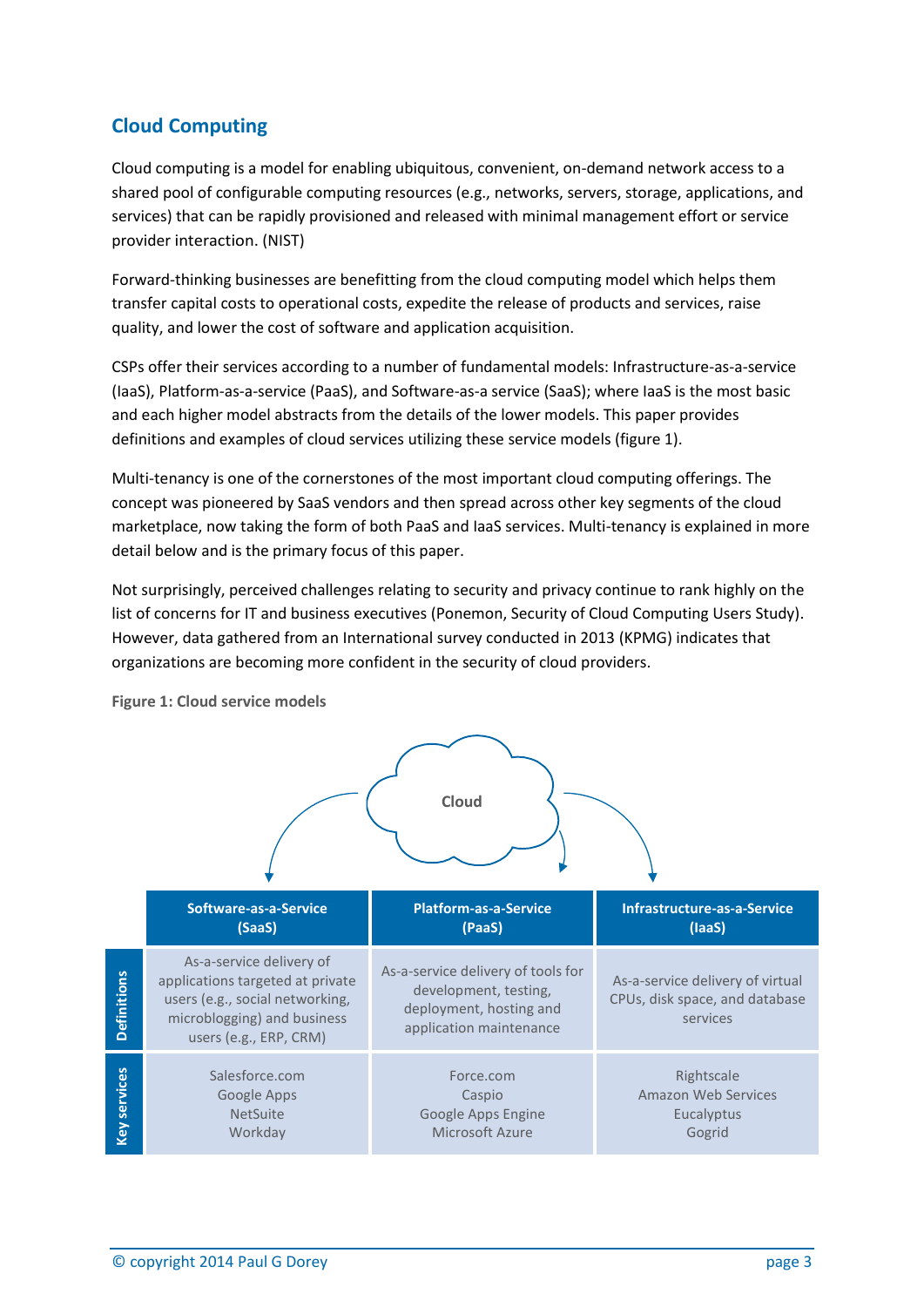# <span id="page-4-0"></span>**Defining Multi-Tenancy**

When a user accesses data by using a multitenant SaaS application, the application instance to which the user connects is one which can also accommodate other users from dozens, or even hundreds, of other companies'. This is achieved without the users being aware of the other organisations.

The mechanisms for Multi-tenancy can be established in different ways depending upon the particular service of the Cloud Service Provider (CSP). Almost every definition of cloud, amongst the numerous definitions that exist, includes the ability to isolate cloud subscriber- specific traffic, data, and configuration of resources using the same software and interfaces. For example, in the case of SaaS, multi-tenancy is almost always achieved via a database configuration, with isolation provided at the application layer. This form of multi-tenancy is the most mature model of isolation and the best understood.

In 2008, Gartner performed an analysis of the reference models for multi-tenancy which has gained widespread acceptance (Gartner). Figure 2 illustrates the Gartner multi-tenancy models, which are each based on a different approach to sharing the computing resources that underlie the application. The three technology layers are system infrastructure (may be IaaS), application infrastructure (may be PaaS) and application code (may be SaaS).



#### <span id="page-4-1"></span>**Figure 2. Gartner Reference Architecture for Multi-tenancy (Gartner)**

The models show how multi-tenancy can be accomplished in different ways depending on the type of cloud service and technology offered by the CSP. One CSP may be multi-tenant at the hardware level in that its cloud subscribers may share a physical machine while another is multi-tenant at the database level such that its cloud subscribers share a database. Therefore, there is no standard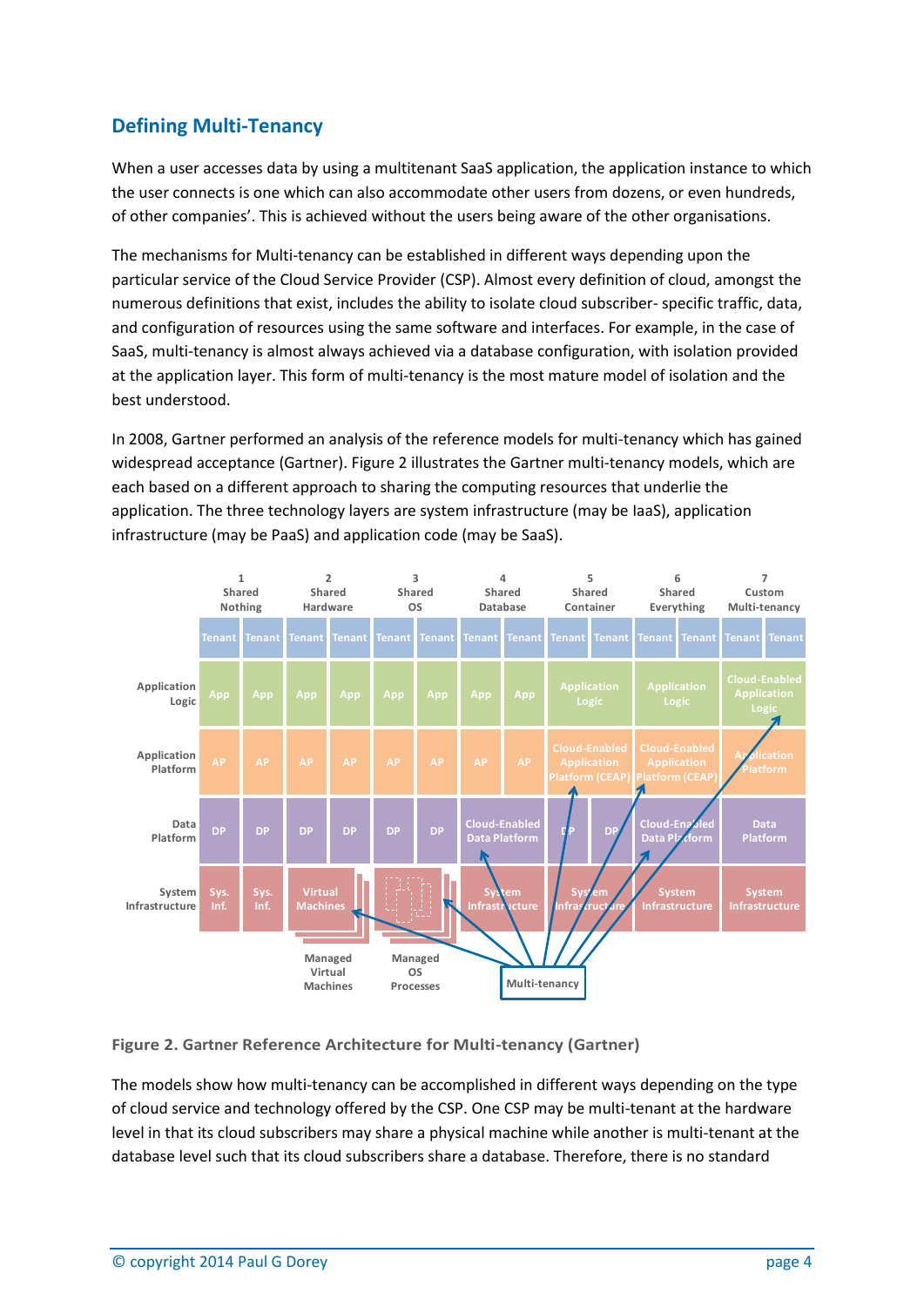means to providing cloud computing services with the multi-tenancy model, and each distinctive cloud design has its own unique characteristics.

However, no matter which implementation is used, the vast majority of multi-tenancy security risks are common across all of the implementation models. Cloud subscribers should question/evaluate their CSPs on their specific implementation and the practices they use to mitigate security risks. They can then gauge the effectiveness of the CSP practices based on the implementation of their multitenancy model. To be business-relevant, such an evaluation should not stand in isolation, for as cloud subscribers move toward the cloud, they should also measure the risks to their existing internal, on-premise systems.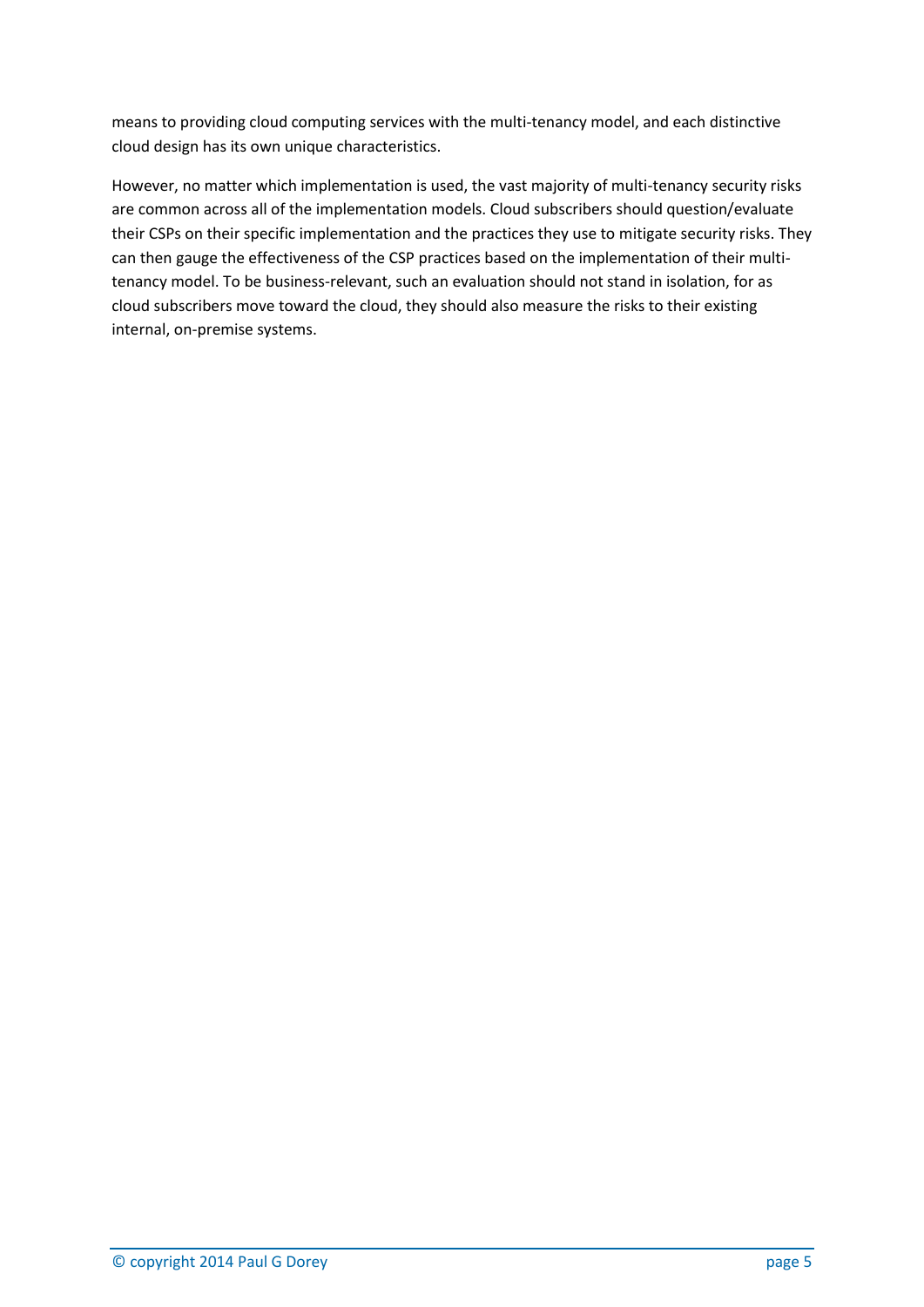# <span id="page-6-0"></span>**Evaluating the Multi-Tenancy Risk Profile**

Confidentiality, Integrity and Availability (CIA), is a widely used framework for the evaluation of information systems security as part of business impact assessment (BIA). However, because shared services are fundamental to the public cloud, a view of how multi-tenancy architecture is implemented is also a key factor. Cloud subscribers looking at their multi-tenancy risks are therefore likely to perform their initial evaluation of the CSP risks and capabilities against the CIA model but could go further to use a specific architectural lens to test for a robust foundation in delivering a secure multi-tenant system. Similarly, detailed reviews performed based on assessment and compliance standards such as FISMA, ISO, and SOC can provide details around effectiveness of controls implemented by the CSP, but do not all take an architectural view. It is this often missing element of architecture that has therefore become the focus of this paper.

**Key Risk Areas Security Objective Cloud Subscriber Impact Confidentiality** Preserving authorized restrictions on information access and disclosure, including means for protecting personal privacy and proprietary information. The unauthorized disclosure of information could be expected to have a serious adverse effect on organizational operations, organizational assets, or individuals. **Integrity** Guarding against improper information modification or destruction, and includes ensuring information nonrepudiation and authenticity. The unauthorized modification or destruction of information could be expected to have a serious adverse effect on organizational operations, organizational assets, or individuals. **Availability** Ensuring timely and reliable access to and use of information. The disruption of access to or use of information or an information system could be expected to have a serious adverse effect on organizational operations, organizational assets, or individuals. **Architecture** Providing an architecture that is robustly designed to meet the business objectives of cloud subscribers while maintaining operational excellence and meet the security objectives (C,I,A) noted above. Cloud subscribers rely on the features and fixes that are added by the CSP. The CSP multi- tenant architecture supports security features that protect the isolation, confidentiality, and availability needs of the cloud subscriber.

The following table describes the security objectives and impacts based on the CIA model and architectural considerations:

<span id="page-6-1"></span>**Table 1: Security Objectives and Impacts**

This paper aims to describe specific questions cloud subscribers should be asking CSPs related to multi-tenancy security risks that arise from this more architectural view. There may also be some unique risks in the specific architecture and service model of the CSP but the coverage of those types of CSP-specific risks is outside of the scope of this, more general, paper.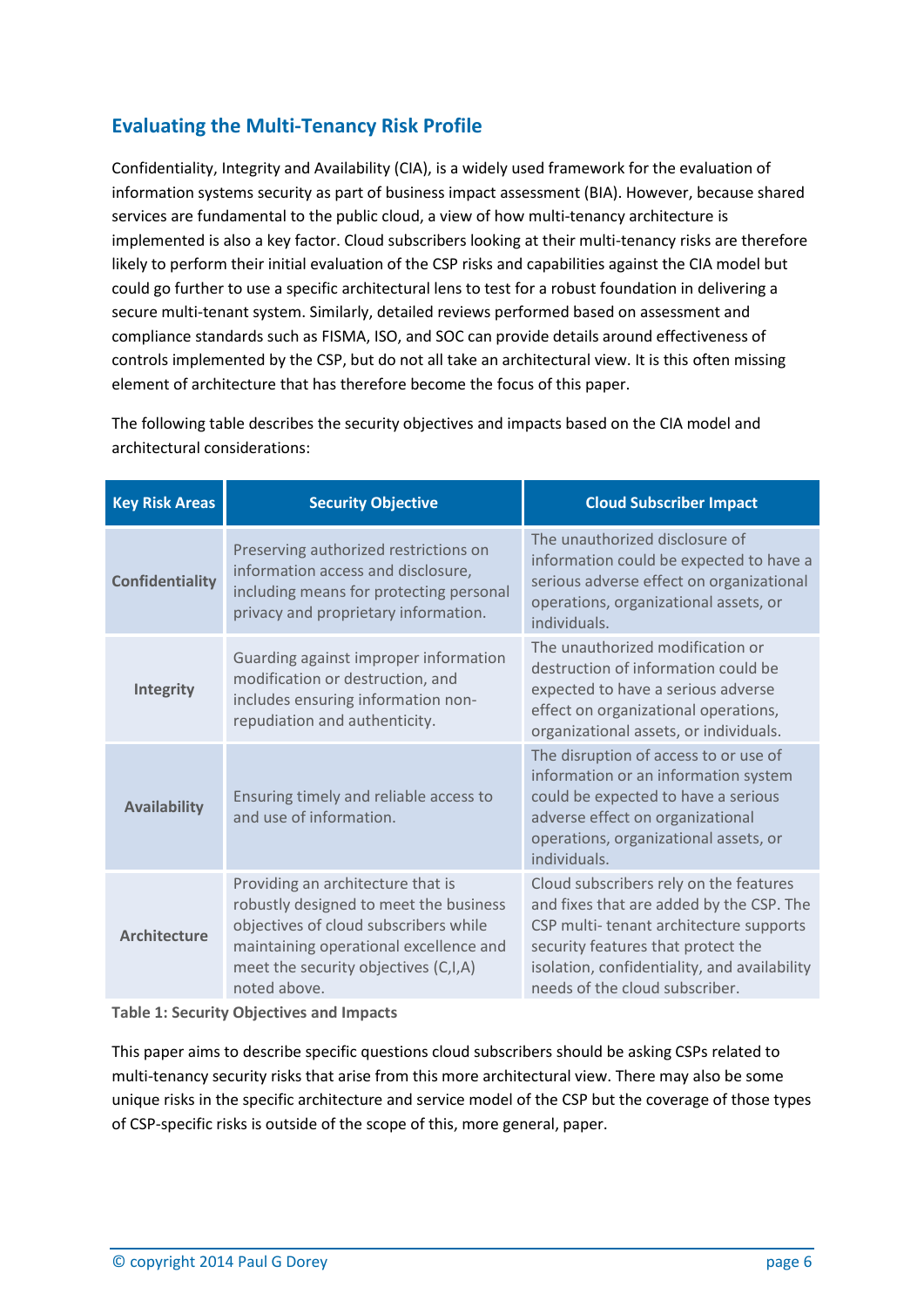# <span id="page-7-0"></span>**Customer Concerns over Multi-Tenancy**

Before looking into the specifics of multi-tenancy risks, it is helpful to first examine some high-level requirements that cloud subscribers are using to evaluate CSP multi-tenancy maturity:

- From an architectural perspective:
	- –How does the CSP achieve multi-tenancy for cloud services?
	- –For virtualization security, how are virtual machines deployed and secured?
	- –Is the CSP likely to roll-out a feature that is contrary to our wishes?
- From a confidentiality perspective:
	- –Will CSP personnel have access to look at and steal our data?
	- –Can other tenants look into and steal our data?
	- –Will the sensitive data stored on a cloud remain confidential from third parties?
- From an integrity perspective:
	- –How do I know that the CSP is doing the computations correctly?
	- –How do I ensure that the CSP really stored my data without tampering with it?
	- –How does the CSP monitor and conduct repairs of services/resources?
	- –How quickly can the CSP roll out new security features throughout the pool of tenants?
- From an availability perspective:
	- –Will critical systems go down, if the CSP is attacked in a Denial of Service attack?
	- –Will my data be replicated without my authorization prompting privacy issues?
	- –What happens if the CSP goes out of business?
	- –How quickly can the CSP recover in the event of a disaster?
	- –How quickly can my data be restored in the event of a data loss event?

This is elaborated in more detail in the following table: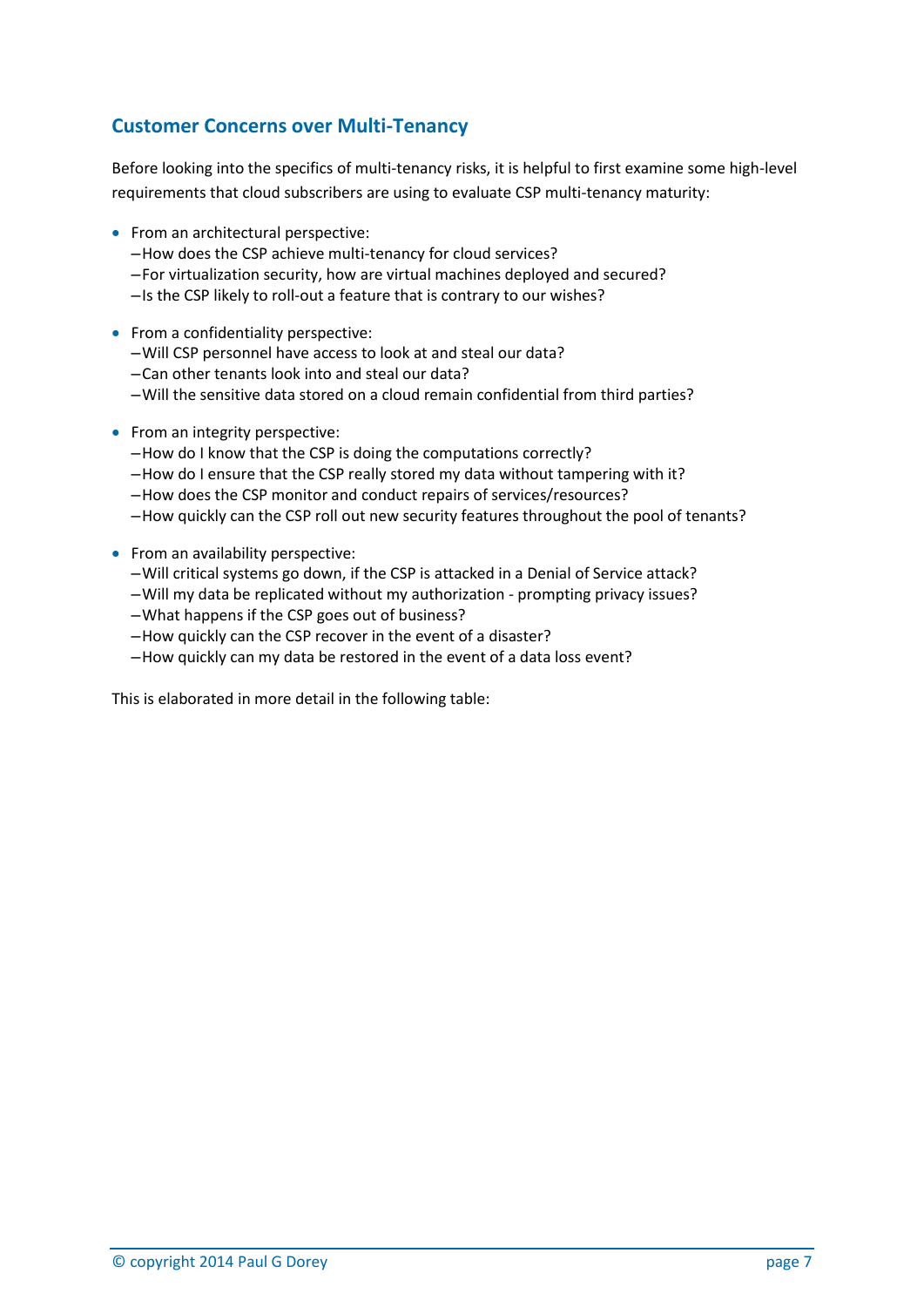Table 2 takes the previous evaluation topics and highlights the core security risks for the multitenancy model. These are the questions more advanced cloud subscribers are asking their CSPs.

| <b>Key Risk Areas</b>                      | <b>Customer Requirements and Concerns</b>                                                                                                                                                                                                                                                                                                                                                                                                                                                                                                                                                                                                                                                                                                                                                                                                                                                                                                                                                                                                                                                                                                                                                                                                                                                                                                                                                                                                                                                                                                                                                                                                                                                                                                                                                                                                                                                                                                                                                                                                                                                                                                                                                                                                                                                                                                                                                                                          |  |  |  |  |
|--------------------------------------------|------------------------------------------------------------------------------------------------------------------------------------------------------------------------------------------------------------------------------------------------------------------------------------------------------------------------------------------------------------------------------------------------------------------------------------------------------------------------------------------------------------------------------------------------------------------------------------------------------------------------------------------------------------------------------------------------------------------------------------------------------------------------------------------------------------------------------------------------------------------------------------------------------------------------------------------------------------------------------------------------------------------------------------------------------------------------------------------------------------------------------------------------------------------------------------------------------------------------------------------------------------------------------------------------------------------------------------------------------------------------------------------------------------------------------------------------------------------------------------------------------------------------------------------------------------------------------------------------------------------------------------------------------------------------------------------------------------------------------------------------------------------------------------------------------------------------------------------------------------------------------------------------------------------------------------------------------------------------------------------------------------------------------------------------------------------------------------------------------------------------------------------------------------------------------------------------------------------------------------------------------------------------------------------------------------------------------------------------------------------------------------------------------------------------------------|--|--|--|--|
| <b>Multi-Tenant</b><br><b>Architecture</b> | • Which multi-tenancy implementation model is the CSP using?<br>• How does the CSP manage individual tenants in the multi-tenant environment? To:<br>- Provide 24/7 availability to support potential global user base?<br>-Adopt new versions without disrupting the continuous operations of tenants, and<br>preserve user customizations?<br>-Scale up or down on demand?<br>-Allow individual rollback and restore for each tenant?<br>- Not allow a 'noisy neighbour' tenant to affect the performance of other tenants, or<br>increase their costs?<br>- Be accessible from various locations, devices, and software architectures to meet<br>potential global demand?<br>-Offer tenant-aware self-service?<br>• What, exactly, is virtualized, if anything? Data centre, servers, OSs, storage,<br>databases network, middleware, application, etc.?<br>• What techniques are used for virtualization - is it a tool like a VM tool with a<br>hypervisor, or is it a custom-built user separation layer? Further:<br>-Can one determine where in the cloud infrastructure an instance is located?<br>- Can one easily determine if two instances are co-resident on the same physical<br>machine?<br>- Can an adversary launch instances that will be co-resident with other user<br>instances?<br>- Can an adversary exploit cross-VM information leakage once co-resident?<br>• What features does the CSP implement in their multi-tenant world that makes it<br>appear like a single tenant world from the Internet (SSO, IP range restrictions, etc.)?<br>• Does the CSP provide guidance and recommendation on what cloud subscribers<br>should use?<br>• Does the CSP have a robust process to handle user provisioning vulnerabilities? How<br>are user sessions managed in the multi-tenancy model? How are credentials<br>managed and stored?<br>• Does the CSP provide strong access and identity management, i.e., multi-factor<br>authentication for key systems and data access points?<br>• Does the CSP have the capability to provide independent audit trail at various layers?<br>• Does the CSP have the ability to allocate resources to tenants dynamically, as needed<br>and based on policy?<br>Does the CSP have the ability to provide horizontal scalability to support real-time<br>addition/removal of tenant resources, tenants or users without interruptions to the<br>running environment? |  |  |  |  |
|                                            |                                                                                                                                                                                                                                                                                                                                                                                                                                                                                                                                                                                                                                                                                                                                                                                                                                                                                                                                                                                                                                                                                                                                                                                                                                                                                                                                                                                                                                                                                                                                                                                                                                                                                                                                                                                                                                                                                                                                                                                                                                                                                                                                                                                                                                                                                                                                                                                                                                    |  |  |  |  |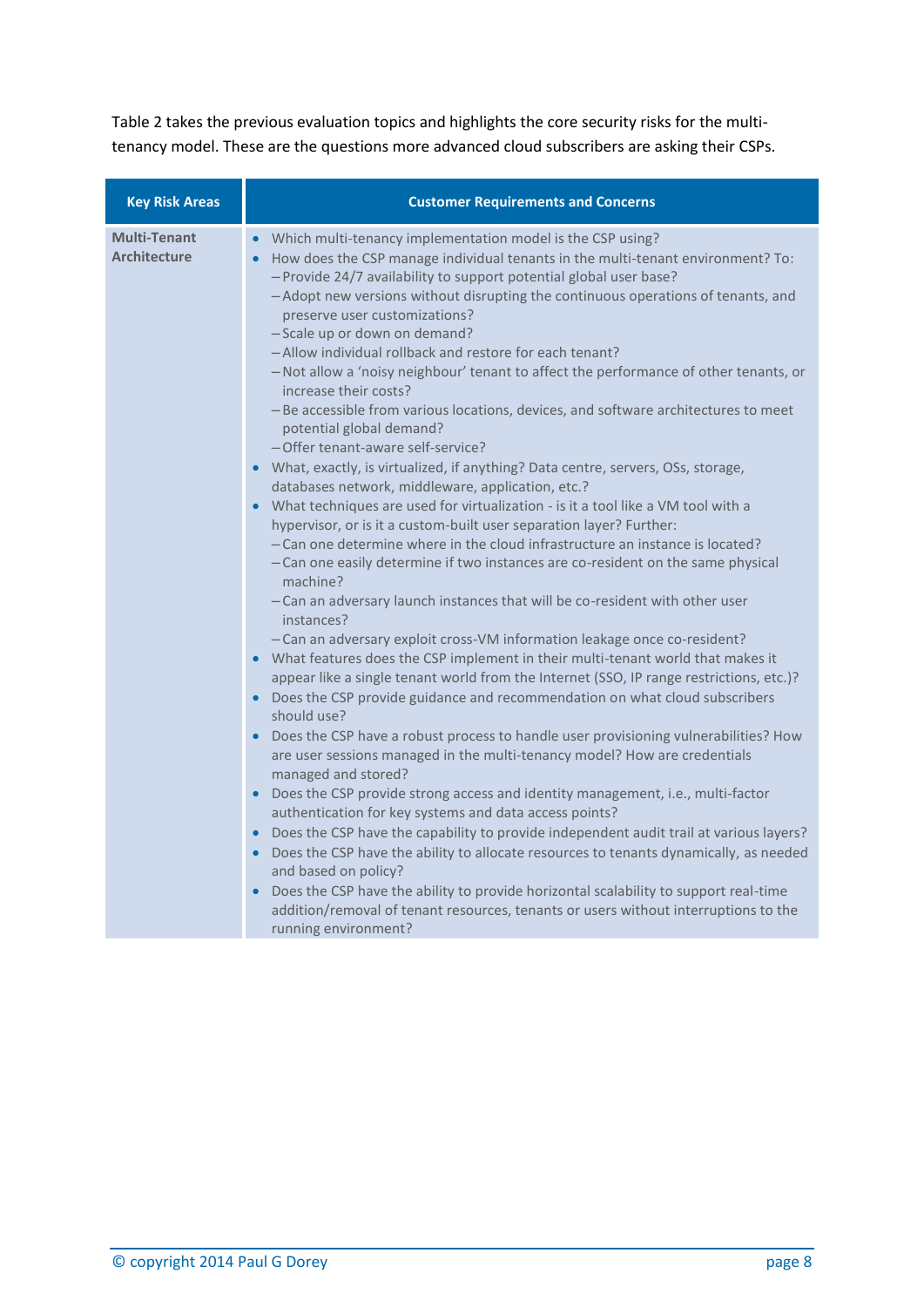| <b>Key Risk Areas</b> | <b>Customer Requirements and Concerns</b>                                                                                                                                                                                                                                                                                                                                                                                                                                                                                                                                                                                                                                                                                                                                                                                                                                                                                                                                                                                                                                                                                                                                                                                                                                                                                                                                                                                                                                                                                                                                                                                                                                                                                                                                                                                                                                                                                                                                                                                                                                                                                                                                                                                                                                                                                                                                                     |  |  |  |  |
|-----------------------|-----------------------------------------------------------------------------------------------------------------------------------------------------------------------------------------------------------------------------------------------------------------------------------------------------------------------------------------------------------------------------------------------------------------------------------------------------------------------------------------------------------------------------------------------------------------------------------------------------------------------------------------------------------------------------------------------------------------------------------------------------------------------------------------------------------------------------------------------------------------------------------------------------------------------------------------------------------------------------------------------------------------------------------------------------------------------------------------------------------------------------------------------------------------------------------------------------------------------------------------------------------------------------------------------------------------------------------------------------------------------------------------------------------------------------------------------------------------------------------------------------------------------------------------------------------------------------------------------------------------------------------------------------------------------------------------------------------------------------------------------------------------------------------------------------------------------------------------------------------------------------------------------------------------------------------------------------------------------------------------------------------------------------------------------------------------------------------------------------------------------------------------------------------------------------------------------------------------------------------------------------------------------------------------------------------------------------------------------------------------------------------------------|--|--|--|--|
| Confidentiality       | How is the isolation and separation implemented for the following:<br>-Isolation of tenant data?<br>-Isolation of the tenant workspace (memory)?<br>- Isolation of tenant execution characteristics (performance and availability)?<br>-Tenant-aware security, monitoring, logging, management, reporting, and self-<br>service administration?<br>- Isolation of tenant customizations and extensions to business logic?<br>-Continuous, tenant-aware version control?<br>-Tenant-aware error tracking and recovery?<br>-Tracking and recording of resources use per tenant?<br>• What additional technical controls are in place to keep the data segregated? What<br>happens when/if something goes wrong?<br>• Does the CSP provide protection from guest-hopping attacks, whereby attackers can<br>access data on other virtual machines or within shared databases? Does the CSP<br>provide strong network traffic encryption techniques, i.e., Transport Layer Security<br>(TLS)/ Secure Socket Layer (SSL) for cloud subscriber access?<br>How do CSP operators/support staff manage the system and what exposure do they<br>have to cloud subscriber data? How many will have access?<br>-How identifiable is the data CSP operators are exposed to while managing the<br>systems?<br>- What precautions are taken in selecting, training and managing the CSP operators?<br>- Does the CSP restrict operator access to cloud subscriber data unless approved by<br>the cloud subscriber for troubleshooting purpose? How identifiable is the data they<br>are exposed to while managing the systems?<br>-Does the CSP provide annual training to operators on secure data handling<br>practices?<br>-Segregation of duties and access linkage to role (e.g. support tickets)?<br>• Does the CSP provide capability for federated single sign-on to and from<br>applications?<br>• Does the CSP provide detailed technical data on data handling and transfer between<br>federated clouds?<br>Does the CSP implement isolation in networking virtual layers alongside network<br>intrusion prevention and data loss detection capabilities?<br>• How does the CSP know that a breach has occurred?<br>How does the CSP notify cloud subscribers when a breach occurs?<br>Who is responsible for managing the breach notification process (and costs<br>associated with the process)? |  |  |  |  |
|                       |                                                                                                                                                                                                                                                                                                                                                                                                                                                                                                                                                                                                                                                                                                                                                                                                                                                                                                                                                                                                                                                                                                                                                                                                                                                                                                                                                                                                                                                                                                                                                                                                                                                                                                                                                                                                                                                                                                                                                                                                                                                                                                                                                                                                                                                                                                                                                                                               |  |  |  |  |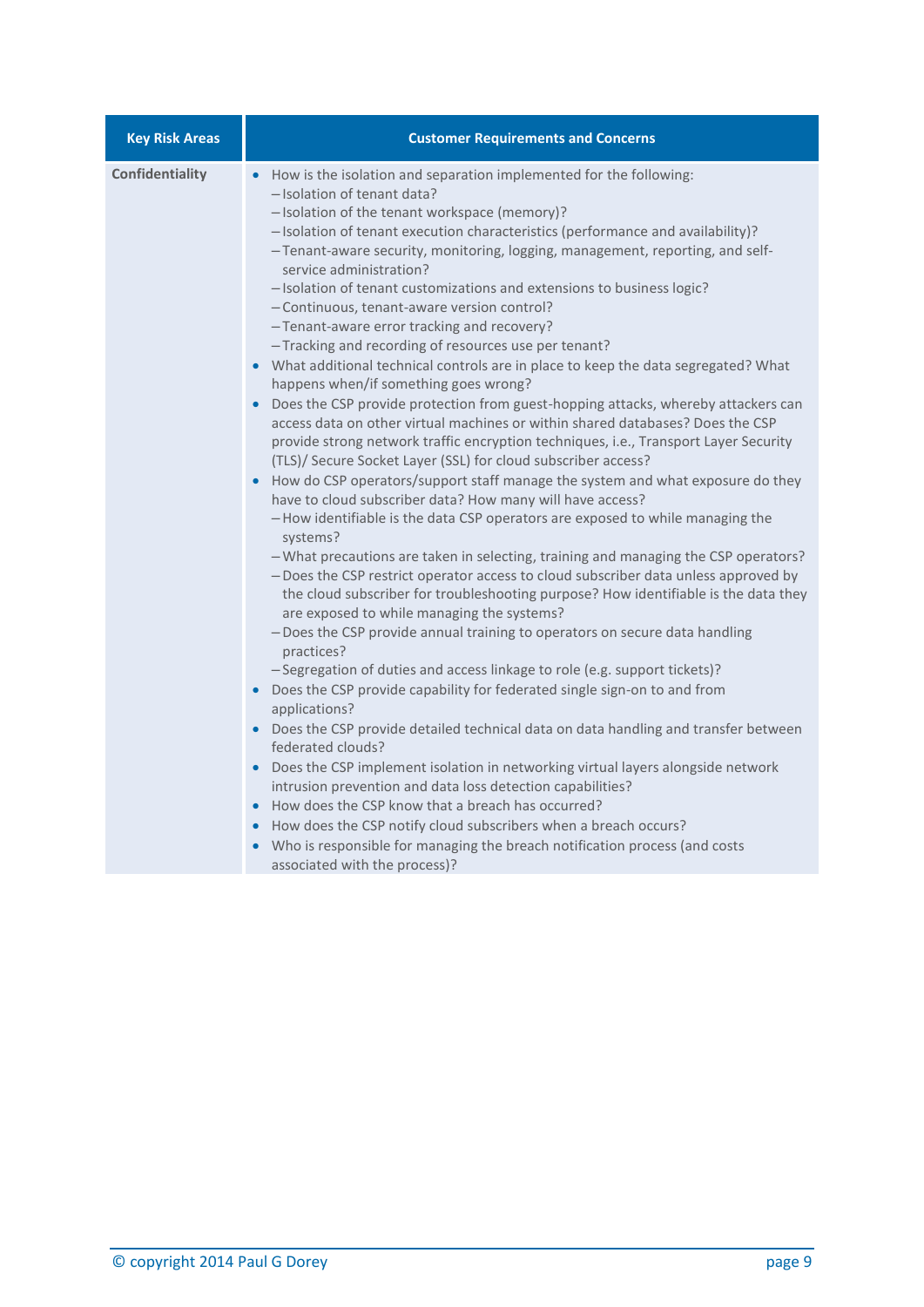| <b>Key Risk Areas</b> | <b>Customer Requirements and Concerns</b>                                                                                                                                                                                                                                                                                                                                                                                                                                                                                                                                                                                                                                                                                                                                                                                                                                                                                                                                                                                                                                                                                                                                                                                                                                                                                                                                                                                                                                                                                                                                                                                     |  |  |  |  |
|-----------------------|-------------------------------------------------------------------------------------------------------------------------------------------------------------------------------------------------------------------------------------------------------------------------------------------------------------------------------------------------------------------------------------------------------------------------------------------------------------------------------------------------------------------------------------------------------------------------------------------------------------------------------------------------------------------------------------------------------------------------------------------------------------------------------------------------------------------------------------------------------------------------------------------------------------------------------------------------------------------------------------------------------------------------------------------------------------------------------------------------------------------------------------------------------------------------------------------------------------------------------------------------------------------------------------------------------------------------------------------------------------------------------------------------------------------------------------------------------------------------------------------------------------------------------------------------------------------------------------------------------------------------------|--|--|--|--|
| Integrity             | Does the CSP provide robust patch, change and vulnerability management processes<br>$\bullet$<br>for the hypervisor, underlying virtual machines and infrastructure vulnerabilities?<br>Does the CSP provide protection for Application Programming Interfaces (API) keys?<br>$\bullet$<br>How are user sessions set up/torn down and otherwise managed for the CSP's multi-<br>$\bullet$<br>tenant model? Where are the credentials kept, and how are they stored?<br>Does the CSP provide protection from side channel attacks to protect crypto<br>$\bullet$<br>mechanisms and private keys?<br>Does the CSP operate the service based on least privilege, providing only information<br>$\bullet$<br>that is essential yet still giving a tenant enough information that can be used for<br>useful debugging?<br>What features does the CSP implement that makes it appear like a single tenant<br>$\bullet$<br>world from the Internet (SSO, IP range restrictions, etc.)? Which features does the<br>CSP recommend that cloud subscribers use?<br>Does the CSP limit attack surface for co-residence checks to restrict neighbour virtual<br>$\bullet$<br>machine enumeration?<br>Does the CSP build security checks into fabric layer to scan prebuilt virtual<br>$\bullet$<br>machines/virtual appliances containing malicious code?<br>Does the CSP provide options for cloud subscriber configuration of virtual firewalls or<br>$\bullet$<br>networking?<br>Does the CSP provide logging and monitoring capabilities for investigation? Does CSP<br>provide automated alerting in the case of suspicious activity? |  |  |  |  |
| <b>Availability</b>   | Does the CSP limit data replication in the cloud? How data is replicated, how are<br>$\bullet$<br>back-ups stored?<br>Does the CSP commit to storing and processing data in specific jurisdictions, and<br>whether they will make a contractual commitment to obey local privacy<br>requirements on behalf of their cloud subscribers? How are they secured?<br>How is data replication for disaster recovery or other failures one in the CSP model of<br>$\bullet$<br>multi-tenancy?<br>How long would it take for a complete restoration?                                                                                                                                                                                                                                                                                                                                                                                                                                                                                                                                                                                                                                                                                                                                                                                                                                                                                                                                                                                                                                                                                  |  |  |  |  |

<span id="page-10-0"></span>**Table 2: Core Security Risks for Multi-Tenancy**

Some surveys in the past have reported that CSPs are abdicating security to be entirely the responsibility of the customer (Ponemon, Security of Cloud Computing Providers Study). But this view is not shared by the customers surveyed for this paper. In their view an effective CSP must go beyond their own business risks and aim to understand the risks to their customers and thus create the controls required to properly mitigate those risks. In fact, customers report that leading CSPs are following best practices to mitigate the risks highlighted above. This includes a robust process to secure information systems which includes: clearly understanding core security requirements for cloud subscribers, building a secure technical architecture, segregating user privileges, and properly identifying and handling sensitive data. The next section of this paper explores the risk mitigations followed by leading CSPs to mitigate the concerns that have been highlighted so far.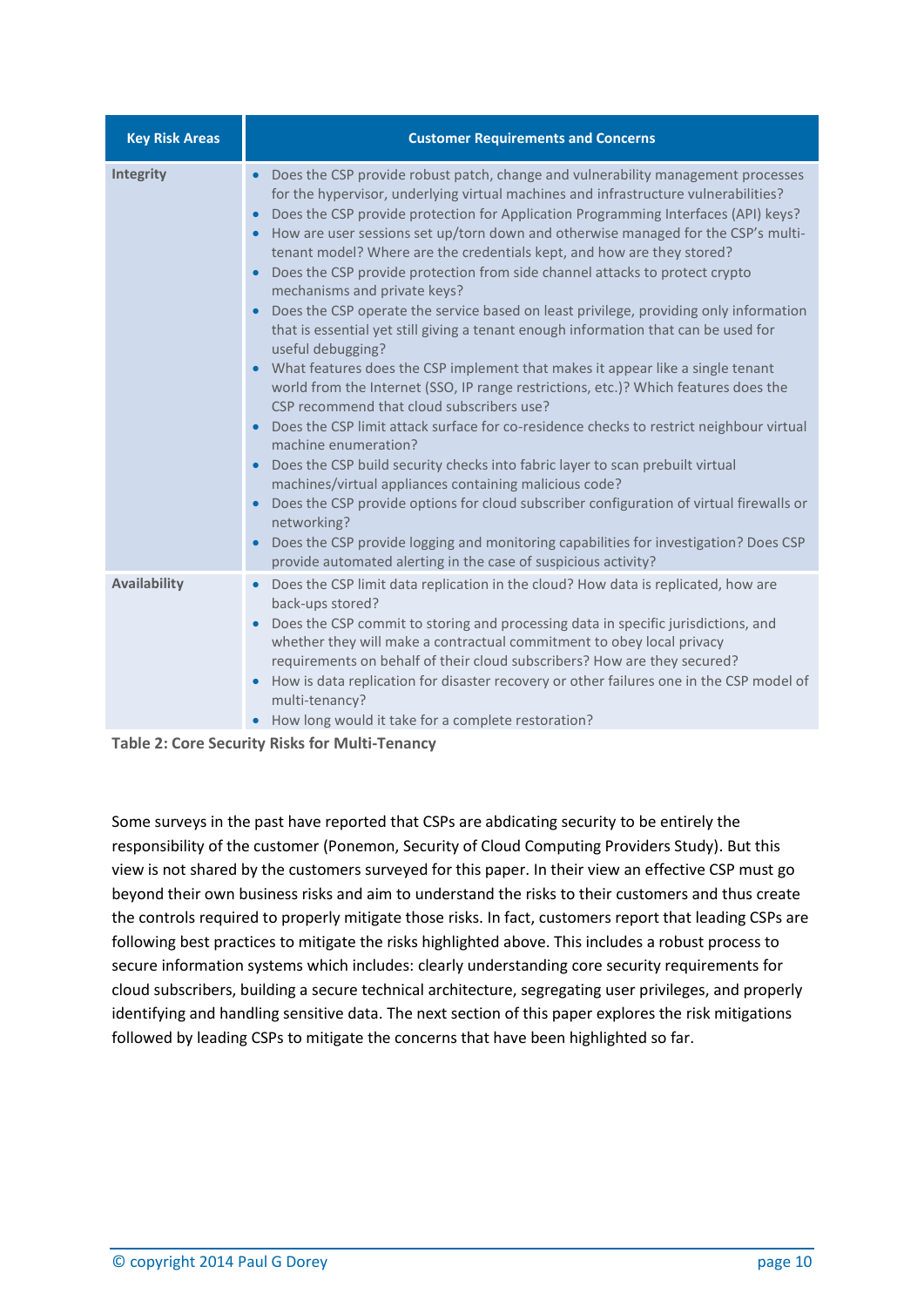# <span id="page-11-0"></span>**Risk Mitigation Leading Practices**

The experienced cloud subscribers stated that they look for a CSP with a track record of trust, strong balance sheet, innovation and a demonstrable long- term commitment to the market. Only then should the price, or value, of a service be considered. The security teams in these companies were developing policies and governance to ensure that security capability of the CSP was assessed as part of procurement. In their conduct of cloud security reviews advisory firms are finding that with few exceptions leading CSPs tend to have a very firm grasp on security (KPMG). These CSPs typically make significant investment in technology and capability to secure data centres infrastructures, and networks.

Currently, the onus usually falls on the company acquiring the service to conduct the security assessment, or commission these reviews and this can be time consuming for both provider and subscriber. The subject of assurance is therefore covered in more detail later in this paper.

| <b>Key Risk Areas</b> | <b>Risk Mitigation Leading Practices</b>                                                                                                                                                                                                                                                                                                                                                                                                                                                                                                                                                                                                                                                                                                                                                                                                                                                                                                                                                                                                          |
|-----------------------|---------------------------------------------------------------------------------------------------------------------------------------------------------------------------------------------------------------------------------------------------------------------------------------------------------------------------------------------------------------------------------------------------------------------------------------------------------------------------------------------------------------------------------------------------------------------------------------------------------------------------------------------------------------------------------------------------------------------------------------------------------------------------------------------------------------------------------------------------------------------------------------------------------------------------------------------------------------------------------------------------------------------------------------------------|
| <b>Architecture</b>   | Provide architectural assurances on how resource sharing is achieved while<br>$\bullet$<br>preserving tenant's trust in configuration, security, and isolation and compliance. For<br>example:<br>-Traffic isolation between the tenants<br>- Confidentiality and protection of information<br>-Tenant apps and data with built-in firewall and VPN capabilities<br>- Enterprise directory services for security policies<br>- Logging all traffic information on per-tenant basis.<br>Implement the CIA triad for tenant data, services, and applications across all layers of<br>the data centre stack where multi-tenancy is used.<br>Implement strong security controls at the hypervisor layer (if using virtualization) to<br>provide secure separation.<br>Define the architectural boundary for who's the insider? Where's the security<br>$\bullet$<br>boundary? Who can I trust?<br>Implement strong security controls for secure interfaces and APIs.<br>$\bullet$<br>Solutions should support continuous verification and monitoring. |

The leading CSPs were reported to have a number of best practices which are described in Table 3.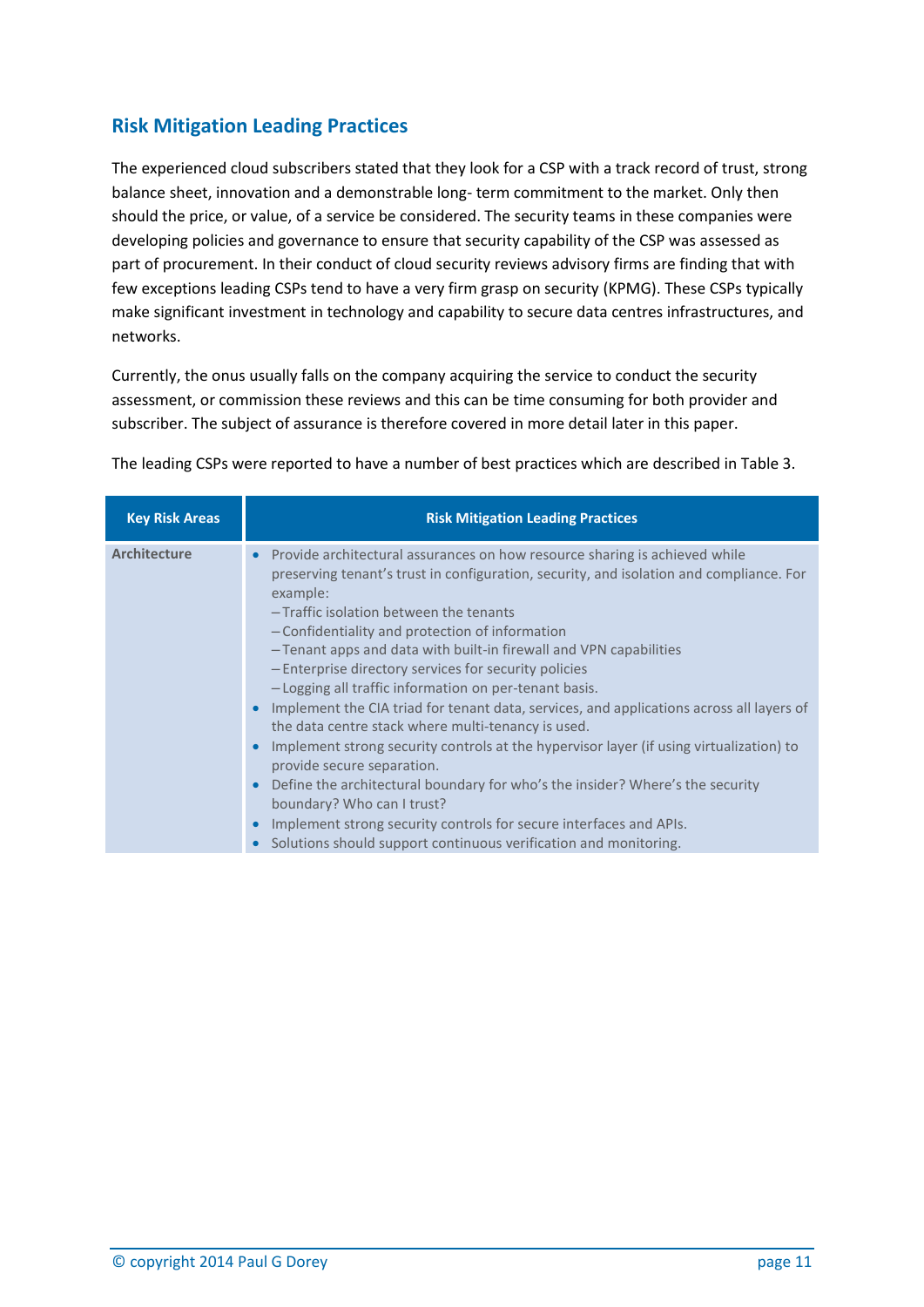| <b>Key Risk Areas</b>  | <b>Risk Mitigation Leading Practices</b>                                                                                                                                                                                                                                                                                                                                                                                                                                                                                                                                                                                                                                                                                                                                                                                                                                                                                                                                                                                                                                                                                                                                                                                                                                                                                                                                                                                                                                                                                                                                                                                                                                                                                                                                                                                                                                                                                                          |  |  |  |  |
|------------------------|---------------------------------------------------------------------------------------------------------------------------------------------------------------------------------------------------------------------------------------------------------------------------------------------------------------------------------------------------------------------------------------------------------------------------------------------------------------------------------------------------------------------------------------------------------------------------------------------------------------------------------------------------------------------------------------------------------------------------------------------------------------------------------------------------------------------------------------------------------------------------------------------------------------------------------------------------------------------------------------------------------------------------------------------------------------------------------------------------------------------------------------------------------------------------------------------------------------------------------------------------------------------------------------------------------------------------------------------------------------------------------------------------------------------------------------------------------------------------------------------------------------------------------------------------------------------------------------------------------------------------------------------------------------------------------------------------------------------------------------------------------------------------------------------------------------------------------------------------------------------------------------------------------------------------------------------------|--|--|--|--|
| <b>Confidentiality</b> | Data isolation - Common practice among CSPs is to encrypt data in transit at a<br>$\bullet$<br>minimum. There is a growing capability to encrypt data storage areas or sensitive<br>fields.<br>Network isolation<br>- In order to single out the physical machines running a cloud subscriber's VM, CSPs<br>provide each VM with a "pseudo" randomly-allocated IP address that VMs use<br>when communicating with each other, keeping the actual cloud-provider IP address<br>allocations.<br>- Different instances running on the same physical machine are isolated from each<br>other via the hypervisor.<br>- VLAN Segmentation reduces asset visibility and achieves tenant isolation<br>-Software-based firewall is implemented that resides within the hypervisor layer,<br>between the physical network interface and the instance's virtual interface. All<br>packets must pass through this layer, thus an instance's neighbours have no more<br>access to that instance than any other host on the Internet.<br>Confidentiality and protection of tenant apps and data is achieved with built-in<br>$\bullet$<br>firewall and VPN.<br>IP address restriction is applied to limit to access from known IP address ranges.<br>$\bullet$<br>Access control, including multifactor authentication.<br>$\bullet$<br>Multi-tenant infrastructures and applications require transactions to authenticate<br>$\bullet$<br>each cloud subscriber on submission of a request. This process helps authenticate<br>and authorize the types of transaction resources a user can access, thereby enforcing<br>role-based access control for network, security, and administrator duties.<br>An opt-in feature by certain CSPs that adds additional layers of authentication for<br>critical access points to the cloud environment.<br>Operator access to cloud subscriber data is limited to a group of cleared, audited<br>$\bullet$<br>personnel. |  |  |  |  |
| <b>Integrity</b>       | To reduce the likelihood of a side channel attack, obscure the activity of a program<br>$\bullet$<br>that writes and reads data from the memory.<br>Logging and monitoring to allow logging all traffic information on a per-tenant basis.<br>$\bullet$<br>Health monitoring with near real-time health monitoring that is implemented at<br>$\bullet$<br>hypervisor level to examine the internal state of a running VM and perform<br>continuous verification and monitoring and automated shutting down of any<br>offending components.<br>Configure event alerts to notify operations and management personnel when early<br>$\bullet$<br>warning thresholds are crossed on key operational metrics.                                                                                                                                                                                                                                                                                                                                                                                                                                                                                                                                                                                                                                                                                                                                                                                                                                                                                                                                                                                                                                                                                                                                                                                                                                          |  |  |  |  |
| Availability           | Perform near-real-time data replication, constantly maintains multiple healthy<br>$\bullet$<br>replicas of cloud subscriber data at primary and secondary location.<br>In case of failure, automated processes to move cloud subscriber data traffic away<br>from the affected area.<br>Provide approximately 99.98 percent availability and durability of data.                                                                                                                                                                                                                                                                                                                                                                                                                                                                                                                                                                                                                                                                                                                                                                                                                                                                                                                                                                                                                                                                                                                                                                                                                                                                                                                                                                                                                                                                                                                                                                                  |  |  |  |  |

<span id="page-12-0"></span>**Table 3: Multi-Tenancy Risk Mitigation Leading Practices**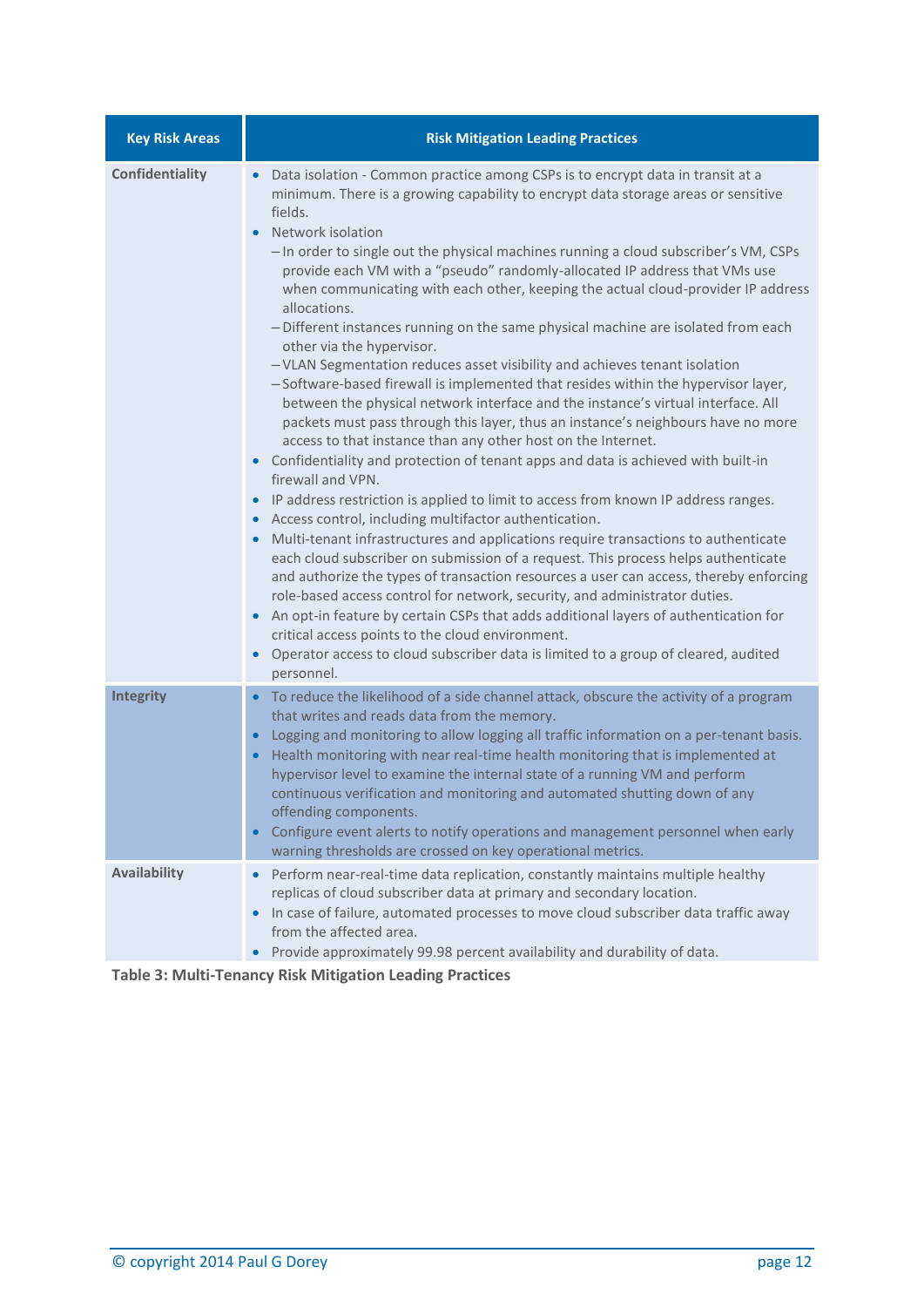# <span id="page-13-0"></span>**Sharing Responsibilities**

A mature approach to security recognises that the use of a service provider immediately introduces shared responsibilities and these should be clearly understood. The roles and responsibilities between the cloud subscriber and the CSP should be clearly defined and documented in any Service Level Agreements (SLAs) or other legal contract. What this means is that the cloud subscriber selection team will need to include representatives from outside the IT organization, such as legal, procurement, and compliance. Cloud subscribers, as a general rule, should also make sure that these other functions understand the cloud model and the potentially different considerations for shared responsibilities that should be identified.

In this sense, there is nothing different about security in cloud computing than any other service. As noted previously, responsibility for making the risk-based decisions about the system and the data it contains remain with the cloud subscriber. But multi-tenancy is not identical to a dedicated service as controls will be more standardised and the cloud subscriber should take efforts to understand how the service is implemented.

The shared, hybrid model places the onus on cloud subscribers to get answers to key questions regarding technical architecture and operations before signing a contract with the CSP. This architecture will form the basis for the specific security roles and responsibilities between the cloud subscriber and the provider and should thus be clearly defined and documented in the contract.

The leading CSPs should therefore have thorough documentation of the security features and options they make available to cloud subscribers. This should include where some cloud subscribers can opt to enable more restrictive security features than the defaults if they feel that additional protections are needed for the level of protection they require of their data.

|                                                                                                  | <b>On-premise</b> | <b>Hosted</b><br><b>Service</b> | <b>Public laaS</b> | <b>Public PaaS</b> | <b>Public SaaS</b> |
|--------------------------------------------------------------------------------------------------|-------------------|---------------------------------|--------------------|--------------------|--------------------|
| <b>Data</b>                                                                                      |                   |                                 |                    |                    |                    |
| App                                                                                              |                   |                                 |                    | ₩X                 |                    |
| <b>VM</b>                                                                                        |                   |                                 | 8888               | 8888               |                    |
| <b>Server</b>                                                                                    |                   |                                 |                    |                    |                    |
| <b>Storage</b>                                                                                   |                   | 8888                            |                    |                    |                    |
| <b>Network</b>                                                                                   |                   |                                 |                    |                    |                    |
| Organization has control<br>Organization shares control<br>Service provider has control<br>xxxxx |                   |                                 |                    |                    |                    |

#### <span id="page-13-1"></span>**Figure 3: Security Responsibility**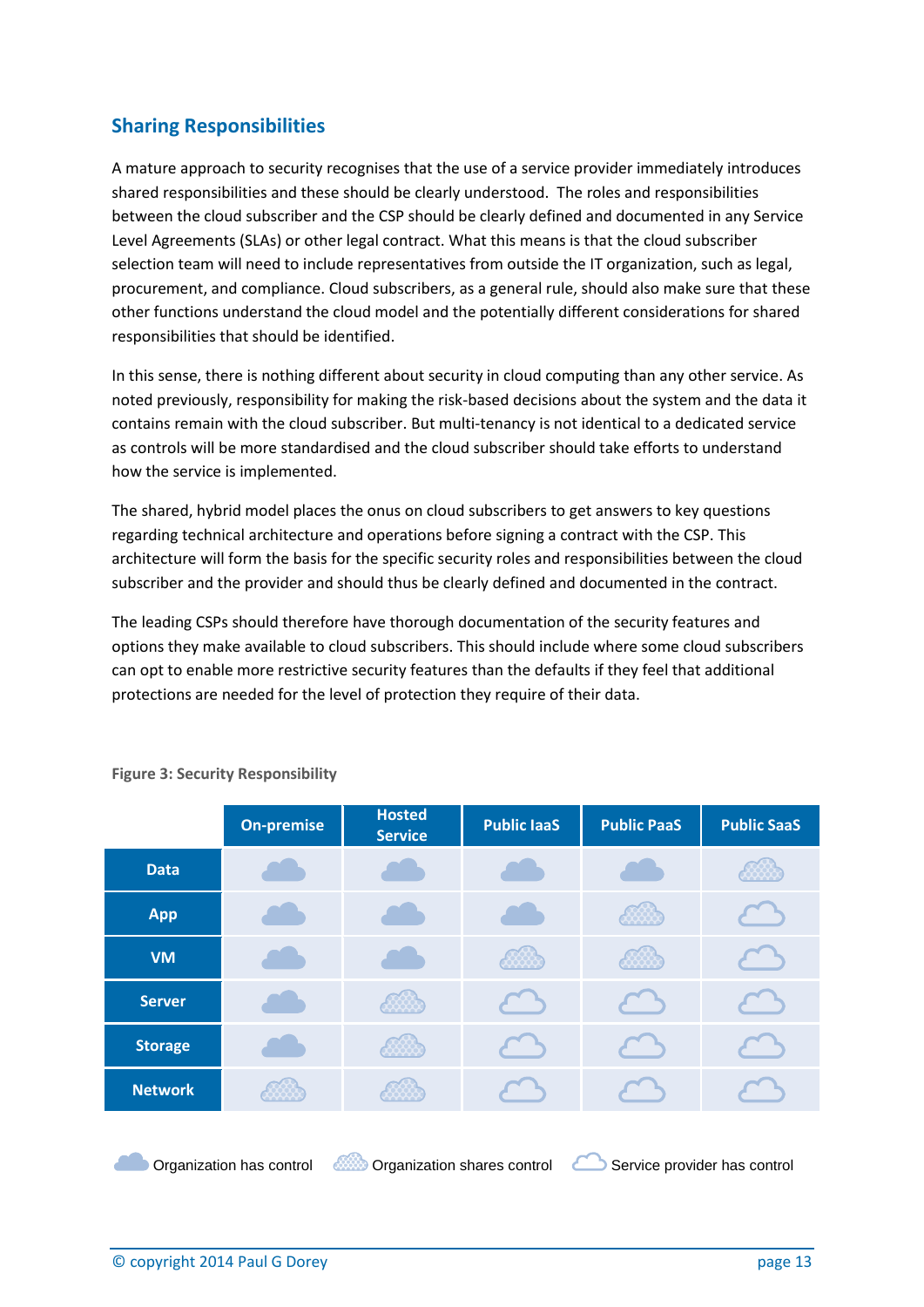As illustrated in Figure 3, the cloud subscriber's share of security responsibility and control is the greatest in the IaaS model. As we move up the stack from IaaS to SaaS, the cloud subscriber's share of security responsibility shrinks and the CSP's share of the responsibility grows. Thus:

- **IaaS:** The cloud subscriber has the greatest responsibilities for security. Due to extensibility, security is required across all layers of the implementation.
- **PaaS:** Responsibility will lie somewhere in the middle, with extensibility and security features that must be leveraged by the cloud subscriber.
- **SaaS:** The CSP assumes primary responsibilities for defining security controls and the cloud subscriber controls limited service settings.

Cloud subscribers will find some situations where it is relatively easy to determine responsibility between the CSP and the cloud subscriber. We can assume that the use of a CSP will move responsibility for the physical control of facilities, data centres, servers, and storage to the CSP. We also expect the CSP to implement isolation mechanisms and access control that protects one cloud subscriber's data from access by another and protect both from external attacks.

However, there are situations that are not as straightforward in determining roles and responsibilities. For example, how will network connectivity with the CSP be established? How will identity and access management be addressed? How will authorized users be identified, have their privileges managed, and ultimately be de-provisioned? How about data encryption and key management – who will control or hold the keys? Who is responsible for host intrusion detection and response? How will monitoring and log management be performed? What level of VM security or application security is the responsibility of the CSP versus the cloud subscriber? The CSP should as a minimum be able to answer these questions and in some cases offer the cloud subscriber choices.

So while the fundamentals of good security are unchanged in the cloud model, leading CSPs are making sure that the hybrid technical architecture and sharing of operational responsibilities is well documented and understood in their implementation approach. Cloud subscribers must also be rigorous in clearly understanding the CSP's service offering and in defining where responsibilities lie. They must then ensure that contracts and SLAs reflect, clarify and enforce that shared responsibility.

Unfortunately (in the context of a more utility or multi-tenancy market) the subscriber surveys in this study showed that there was little or no standardisation in how CSPs were approached by their potential customers to gather information. Almost every subscribing company had their own questionnaires and processes, with some limited take-up of Standardized Information Gathering (SIG) (Santa Fe). Standards like the Cloud Controls Matrix (CSA) were used to contribute to some company questionnaires but there was considerable variation in the eventual result.

#### <span id="page-14-0"></span>**Contracting & Assurance**

Once the CSP has been chosen based on their capabilities, the subscribing company generally moves on to the contracting stage. Previous experiences in outsourcing contracts have shown examples of quite poorly thought-out or even missing security requirements. For example, the author has seen a quite common practice of security requirements being stated as "meeting the [customers] security policies as attached in the following appendix". These internal corporate policies will not have been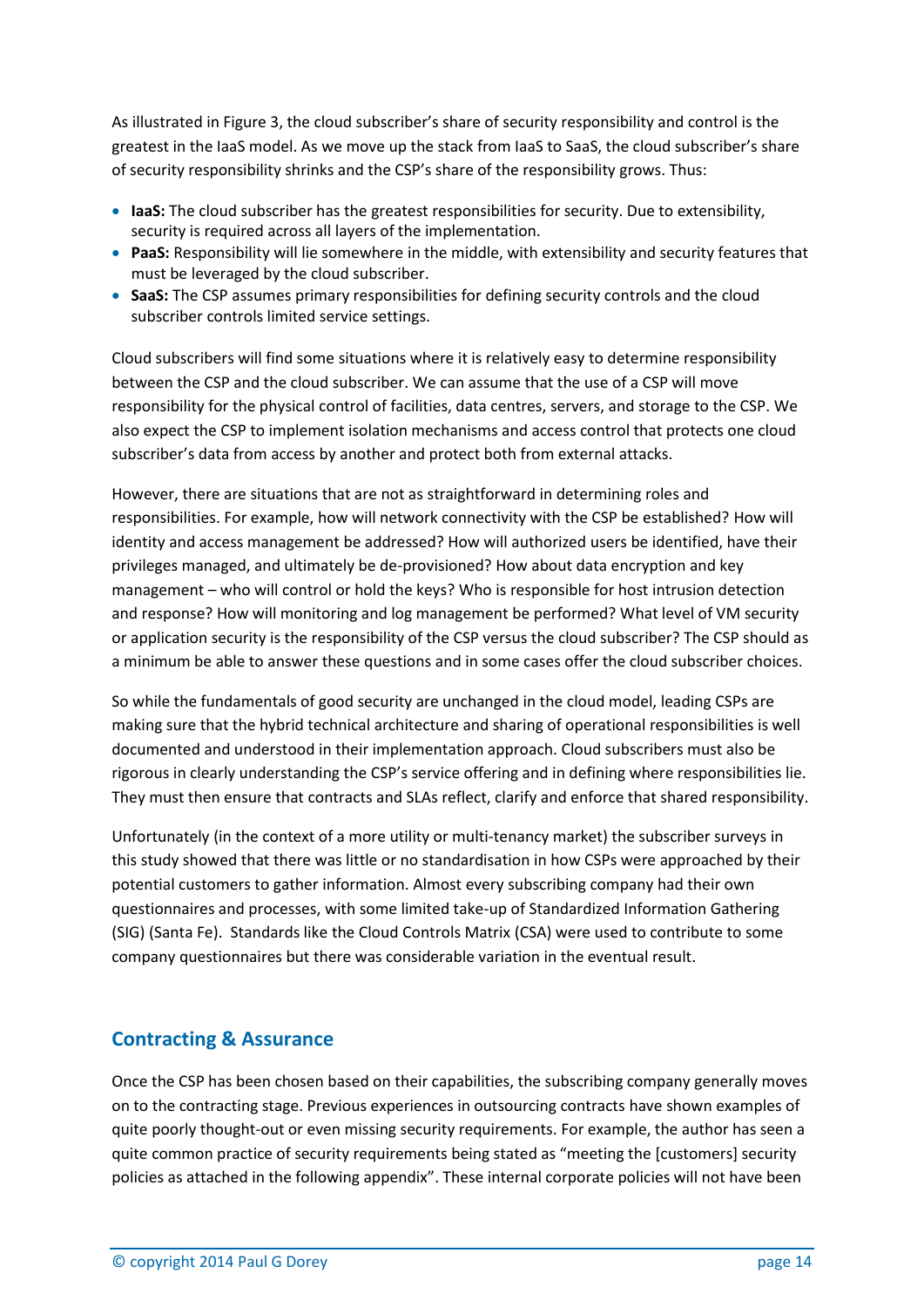written with a service provider view in mind and so there is much interpretation and discarding of irrelevance required to work out what a supplier is required to do. A far better approach is for the contract to contain a clear definition of delivered security services and capabilities, as well as clarity of responsibilities as mentioned before.

Without exception, all of the cloud subscribers surveyed for this paper acknowledged that the larger and more capable CSPs do have significant security capabilities, in many cases being far greater than they themselves had in their own companies. The concern expressed was therefore not whether a CSP was capable of good security; it was whether the CSP would bring this capability to bear to adequately protect them as a subscriber. Clear contracts and SLAs certainly help in achieving this alignment, but there is something more fundamental at play here which is to do with loss of direct control and therefore the need for assurance and trust.

**Assurance and Right of Audit** – The most common form of assurance is checking that security processes are being followed and the standard outsourcing response is to require direct right of security audit. This requirement has produced challenges for outsourcers with the significant costs of queues of customer auditor visits and potential exposure of sensitive information from one client to another. The utility and multi-tenancy models of cloud computing just exacerbate this situation.

The outsourcing community have attempted to address this with the independent assurance reports available to all subscribers, originally SAS-70 but now superseded by SSAE16 (AICPA, SSAE16 Standards for Attestation Engagements No.16) - SOC2 (AICPA). These are relatively well received but still not universally accepted by all end user companies nor by their regulators. This must change with time, but needs more work to build confidence.

The Cloud Security Alliance is also aiming to address the assurance challenge with a 3 tier standardised model that starts with tiers one (self-assessment) through to three (continuous independent assessment) (CSA).

**Trust and Through-life security** - As recognised by the proposals for more real-time assessments, what subscribers are ideally looking for is greater transparency in what security is being provided by the CSP and how well it is actually performing for the subscriber. This more dynamic model is recognised by the CSA assurance work and also by the proposal to have standardised audit and security alerts that could feed a subscribers security operations centre. (CSA) Transparency is also starting to appear with 'Trust Centre' information sources in CSPs (Salesforce.com) (Microsoft)

# <span id="page-15-0"></span>**The Emerging Ecosystem**

Where security features are seen to be missing from CSPs, or subscribers are starting to lose their security situational awareness outside of their corporate network, then vendors have stepped in to fill the vacuum. This new ecosystem of service providers is one which the better CSPs are working with. Two of the main services are: Cloud assurance – where CSPs can be independently tested on a regular basis. Encryption – where sensitive data can be encrypted before reaching the CSP. Although more limited than the native encryption that can be provided by CSPs these services do provide a more integrated cross-provider capability for the subscriber. We can expect more developments.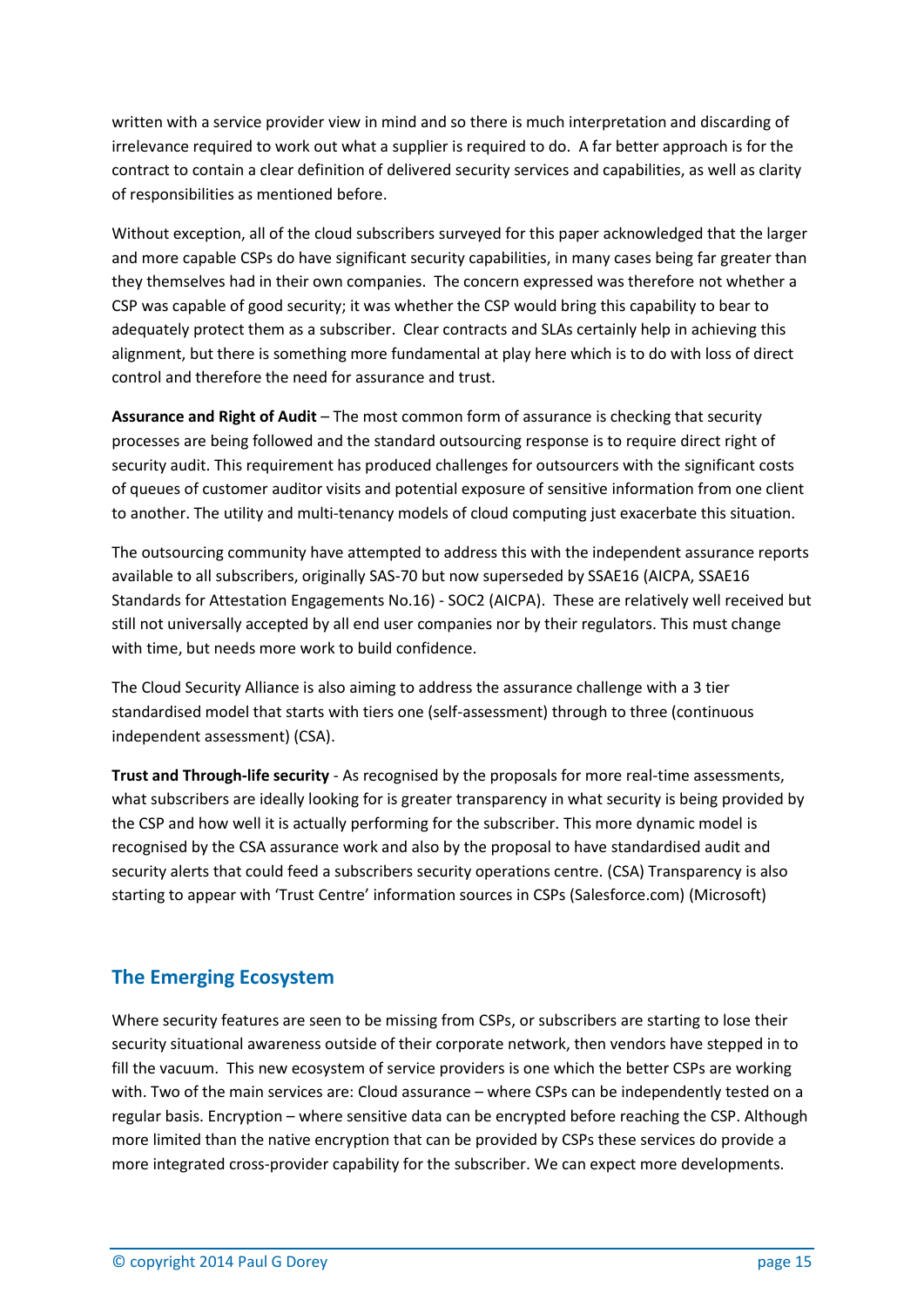## <span id="page-16-0"></span>**Conclusion**

While security-related concerns are still at the forefront for cloud subscribers considering cloud adoption, the real state of the industry is that organizations are quickly gaining more confidence in the security of CSPs and in adopting multitenant cloud services. In the experience of firms conducting cloud security reviews, with few exceptions, leading CSPs tend to have a very firm grasp on security. In most cases, these CSPs offer robust and resilient architectures, security measures, and controls that may even enhance some companies' security.

Cloud subscribers have found that the most mature CSP architecture currently exists in the multitenant cloud-based SaaS implementation. This is where cloud subscribers can expect that a single instance of an application is running on the hardware infrastructure, and that the single instance of the application virtually partitions a cloud subscriber's data and configuration information. This differs from a virtualized application where virtual machines are used to host isolated instances of an application on a shared server, each application instance serving a different cloud subscriber. Since it is very difficult to re-architect existing applications to be multi- tenant, most multi-tenant applications are designed from the ground up to be truly multi-tenant. Typically, there is only one 'production' version of the application running, and all cloud subscribers are benefiting from the features and fixes that are added to that application by the CSP. The CSP does not need to maintain support for multiple versions, nor rely on cloud subscribers to update to the latest versions, and can manage and monitor the security and usage of the overall system.

Some leading CSPs have built their applications completely multi-tenant from top to bottom, with a single, shared database as the foundation layer. These CSPs argue that the economies of operation and the rapid pace of collective innovation are so great that you can never achieve the same effect simply by implementing client-server virtualization and automation.

Throughout the industry, consultancies and advisory firms have noted that not all multi- tenant architecture deployments at CSPs are created equally (Ponemon, Security of Cloud Computing Providers Study). They vary in terms of their overall maturity and level of investment in technology, process, and controls to help ensure confidentiality, integrity, and availability of cloud subscriber data. Therefore, it is important for cloud subscribers to understand the risks associated with multitenancy and what any given CSP is doing to mitigate those risks. The risk areas and leading practices that are noted in this paper are a good starting point for these discussions and an architectural view is key.

The author believes that active discussion along these lines will go a long way to educate cloud subscribers and CSPs alike and address misunderstandings regarding the security capabilities of leading CSPs. Cloud subscribers who work with their CSPs to successfully address the questions noted in this paper can be confident that a well-designed, executed and operated multi-tenant cloud system will not increase their risks and may even reduce them.

> "Reviewing 12 months of operational data, including more than two billion events and over 60,000 security incidents, Alert Logic concluded that the cloud is inherently no less secure than the on-premise environment."

*Alert Logic, "State of Cloud Security Report", Fall 2012* (Alert Logic)

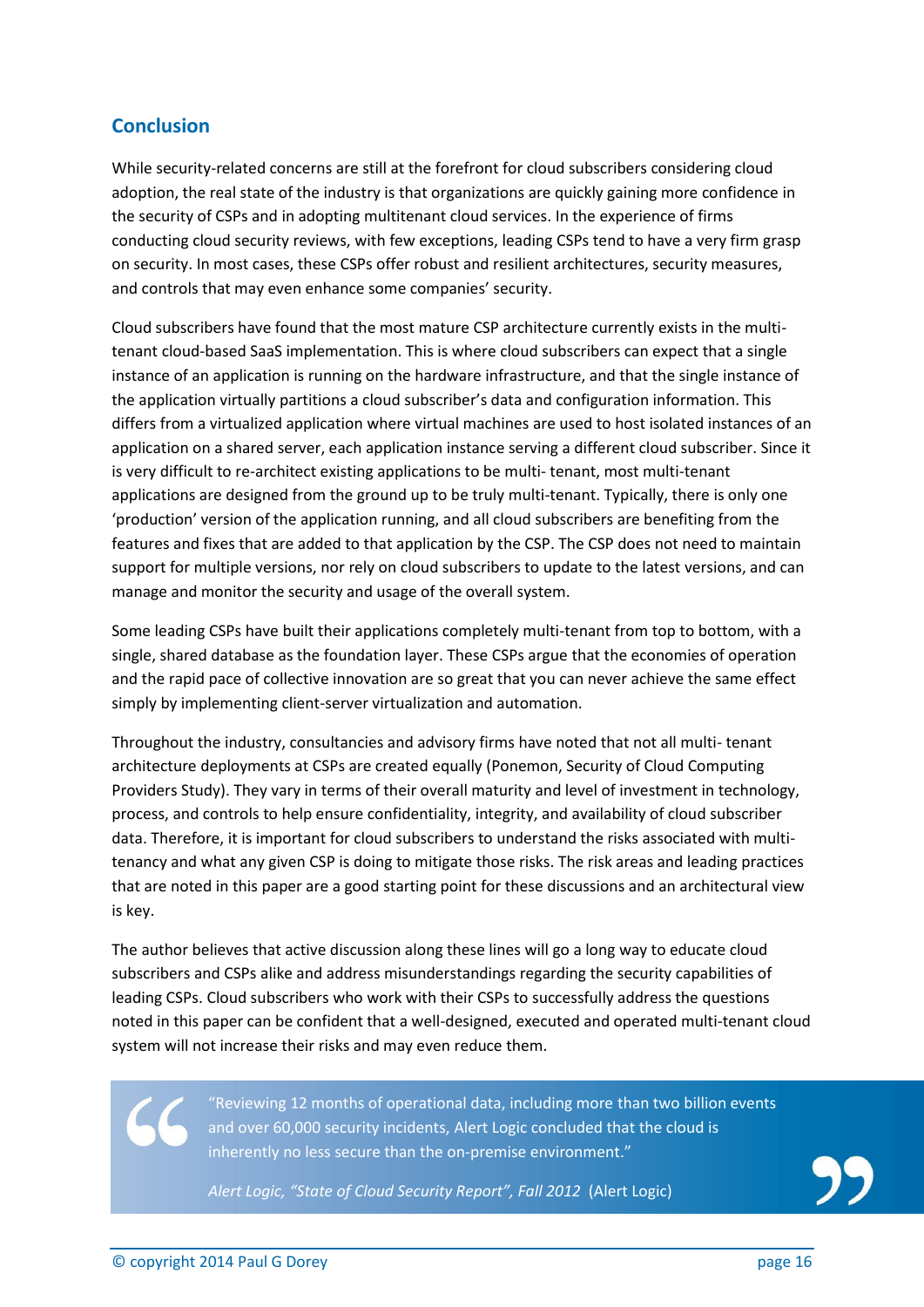## <span id="page-17-0"></span>**Bibliography**

- AICPA. "Reporting on Controls at a Service Organization Relevant to Security, Availability, Processing Integrity, Confidentiality, or Privacy (SOC 2) - AICPA Guide." 2012.
- —. "SSAE16 Standards for Attestation Engagements No.16." 2010.
- Alert Logic. "State of Cloud Security Report." Autumn 2012.
- CSA. *Cloud Audit*. n.d. https://cloudsecurityalliance.org/research/cloudaudit/. 27 June 2014.
- —. "Cloud Controls Matrix V3." 2013.
- —. *Open Certification Framework*. n.d. https://cloudsecurityalliance.org/star/. 27 June 2014.
- Dorey, PG & Leite, A. "Commentary:Cloud Computing A security problem or solution?" *Information Security Technical Report* (2011): 89-96.
- Forrester. "Understanding Cloud's Multitenancy." March 2012.
- Gartner. "Gartner Reference Architecture for Multitenancy." 2008, Updated 25th August, 2010.
- KPMG. "The Cloud Takes Shape V4." 2013.
- Microsoft. *Azure Trust Center*. n.d. http://azure.microsoft.com/en-us/support/trust-center/. 27 June 2014.
- NIST. "The NIST Definition of Cloud Computing SP800-145." 2012.
- Ponemon. "Security of Cloud Computing Providers Study." April 2011.
- —. "Security of Cloud Computing Users Study." March 2013.
- Salesforce.com. *Trust*. n.d. http://www.trust.salesforce.com/. 27 June 2014.
- Santa Fe. *Shared Assessments*. n.d. sharedassessments.org/about/. 27 June 2014.